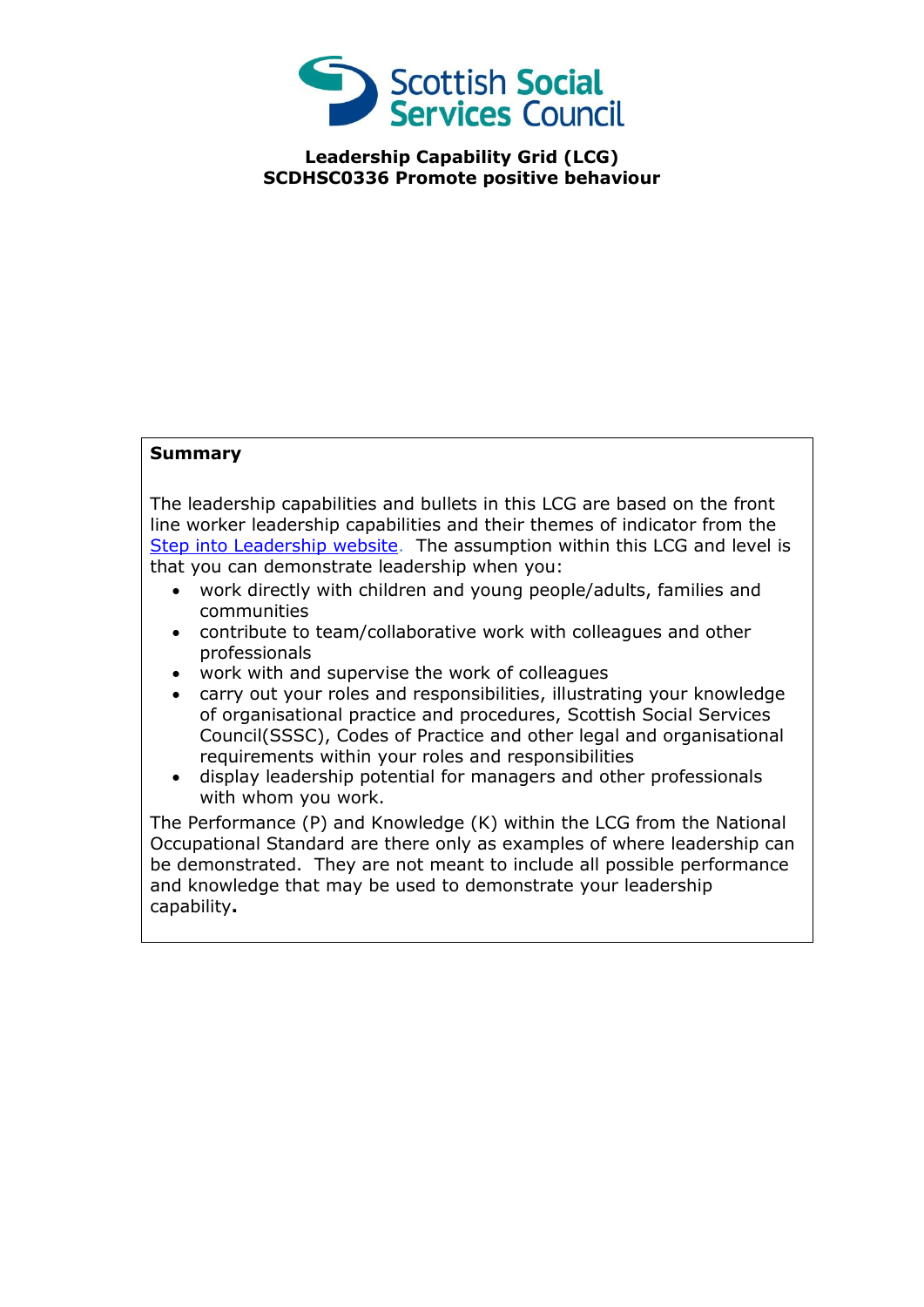

## **Leadership Capability Grid (LCG) SCDHSC0336 Promote positive behaviour**

| Leadership<br>capabilities         | When promoting positive behaviour you can demonstrate<br>leadership capabilities by:                                                                                                                                                                                                                                                                                                                                                                                                                                                                                                                                                                                                                                                                                                                                                                                                                                                                                                                                              |
|------------------------------------|-----------------------------------------------------------------------------------------------------------------------------------------------------------------------------------------------------------------------------------------------------------------------------------------------------------------------------------------------------------------------------------------------------------------------------------------------------------------------------------------------------------------------------------------------------------------------------------------------------------------------------------------------------------------------------------------------------------------------------------------------------------------------------------------------------------------------------------------------------------------------------------------------------------------------------------------------------------------------------------------------------------------------------------|
| <b>Vision</b>                      | Providing a vision for those with whom you work and your organisation<br>when you:<br>• See how best to make a difference when providing active support (P1-9<br>11, 14-16, 20-21, 24, 27-28, 31-33; K1-5, 11, 16, 24-25, 35-37, 39-<br>44, 46-47, 51-52)<br>Communicate and promote ownership of the vision when seeking extra<br>$\bullet$<br>support (P7, 23, 25, 34, 36; K20), working with others (P1-2, 7, 9, 11,<br>14, 18, 22, 23, 25, 27-28, 31, 33), when planning(P17-18; K45) and<br>recording and reporting (P26, 37)<br>Promote social service values through active participation and<br>$\bullet$<br>personalisation (P1-9, 11, 14-16, 20-21, 23-25, 27-28, 31-34, 36; K<br>1-5, 11, 13-19; 28, 30, 42), when working others (P1-9, 11, 14-16,<br>20-21, 23-25, 27-28, 31-34, 36) and when recoding and reporting<br>(P26, 37)<br>• See the bigger picture when demonstrating knowledge and practice of<br>organisational, local and national policies and procedures (P26, 35, 37-<br>38; K6, 8-9, 26-27, 32-34) |
| Self-<br>leadership                | Displaying self leadership when you:<br>• Demonstrate and adapt leadership when promoting positive behaviour<br>(All P; K23, 36-42, 45-47, 50-52)<br>Improve own leadership by seeking specialist support (P7, 23, 25, 34,<br>36; K20) and self-reflection (P12-13, 20, 30, 36; K23, 42, 45, 47)<br>• Take intelligent risks when promoting positive behaviour (P1-15, 27-<br>36; K37-42, 44-47, 51-52)<br>• Demonstrate and promote resilience (P1-9, 11, 14-16, 20-21, 23-25,<br>27-28, 31-34, 36; K3, 4, 19, 30, 37-42, 44-47, 51-52)<br>• Challenge discrimination and oppression $(K 1, 4, 30, 42)$                                                                                                                                                                                                                                                                                                                                                                                                                          |
| <b>Motivating</b><br>and inspiring | Motivating and inspiring others when you:<br>• Inspire people by personal example (P1-15, 27-36; K14-20, 37-42, 44-<br>47)<br>• Recognise and value the contribution of others (P1-9, 11, 14-16, 20-21,<br>23-25, 27-28, 31-34, 36; K 9-10, 20)<br>• Support the creation of a learning and performance culture (P5-7, 12,<br>16, 18, 33, 35, 38; K16-20, 23; 40-41)                                                                                                                                                                                                                                                                                                                                                                                                                                                                                                                                                                                                                                                              |